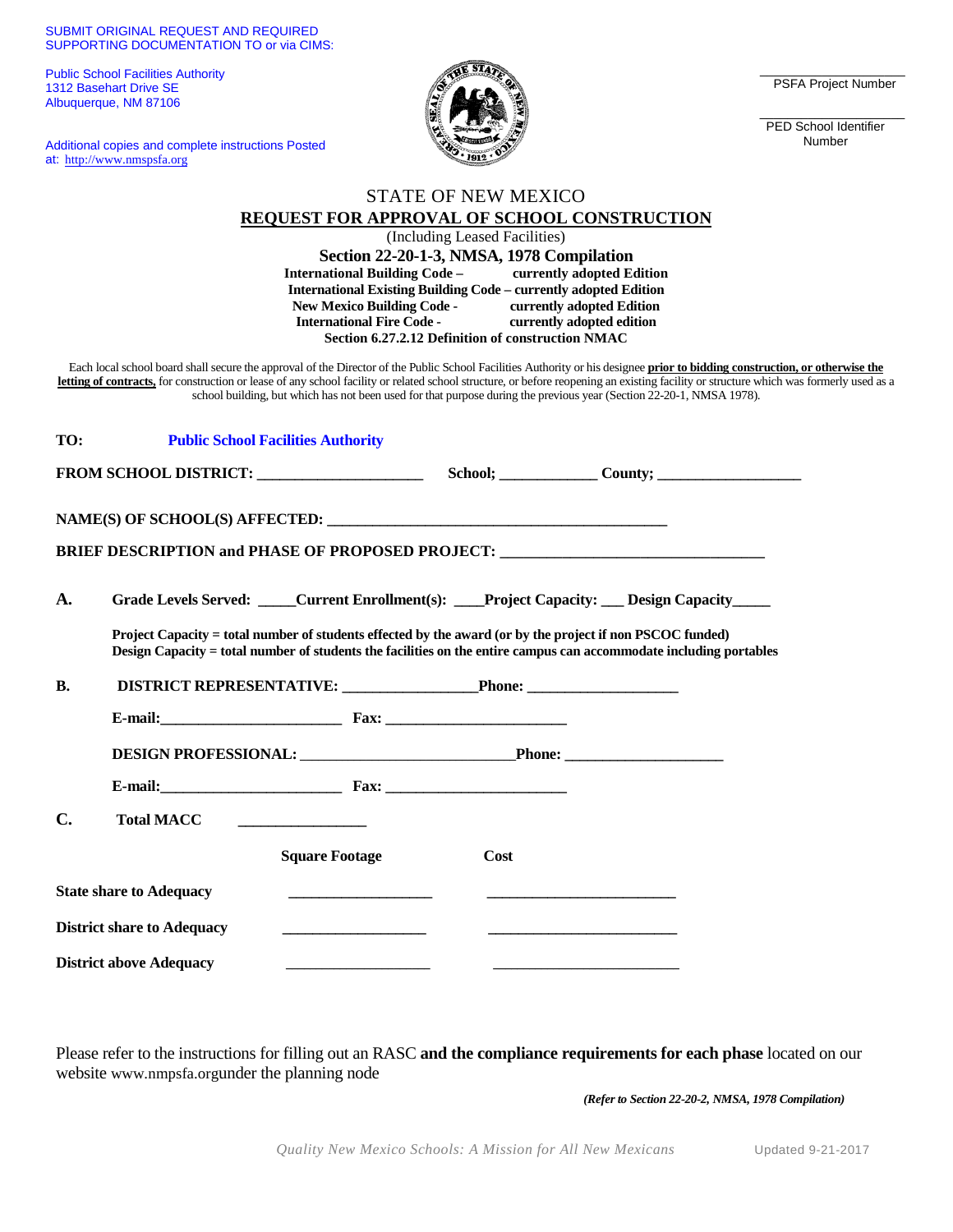|                                                |                                                                                  |    |                                             | <b>DISTRICT</b> | <b>PSFA</b>        | <b>TOTAL</b> |
|------------------------------------------------|----------------------------------------------------------------------------------|----|---------------------------------------------|-----------------|--------------------|--------------|
|                                                | <b>DISTRICT/STATE MATCH PERCENTAGES:</b>                                         |    |                                             | <b>44%</b>      | <b>56%</b>         | 100%         |
|                                                |                                                                                  |    | <b>PROFESSIONAL SERVICES:   \$</b>          |                 | \$                 |              |
|                                                |                                                                                  |    | *ADJUSTMENTS: \$                            |                 | \$                 | \$           |
|                                                |                                                                                  |    | <b>OVER ADEQUACY:   \$</b>                  |                 |                    | \$           |
| <b>INDIRECT COSTS: S</b><br>*ADJUSTMENTS:   \$ |                                                                                  |    |                                             | \$              |                    |              |
|                                                |                                                                                  |    |                                             | \$              | \$                 |              |
|                                                |                                                                                  |    | <b>CONSTRUCTION MACC: S</b>                 |                 | \$                 |              |
|                                                |                                                                                  |    | *ADJUSTMENTS: \$                            |                 | \$                 | \$           |
|                                                |                                                                                  |    | <b>OVER ADEQUACY: S</b>                     |                 |                    | \$           |
|                                                | <b>PROJECT CONTINGENCY @</b>                                                     | 5% | <b>OF MACC: \$</b>                          |                 | \$                 | \$           |
|                                                |                                                                                  |    | <b>TOTAL PROJECT AMOUNT: \$</b>             | $\blacksquare$  | \$                 | \$           |
|                                                | *Denotes any monies paid 100% by either the District or PSFA upfront to adequacy |    |                                             |                 |                    |              |
| $\mathbf b$ .                                  |                                                                                  |    | <b>SOURCES OF FUNDING FOR THIS PROJECT:</b> |                 |                    |              |
|                                                |                                                                                  |    |                                             | <b>AMOUNT</b>   | <b>YEAR FUNDED</b> |              |
|                                                | PUBLIC SCHOOL CAPITAL OUTLAY AWARD:                                              |    |                                             |                 |                    |              |

## **D. Budget for This Project: (Sections a. & c. are for PSCOC-PSFA projects ONLY)**

**a.**

|                                                 | <b>AMOUNT</b>                 | <b>YEAR FUNDED</b> |  |
|-------------------------------------------------|-------------------------------|--------------------|--|
| <b>PUBLIC SCHOOL CAPITAL OUTLAY AWARD:</b>      |                               |                    |  |
| <b>DISTRICT LOCAL GENERAL OBLIGATION BONDS:</b> |                               |                    |  |
| <b>SCHOOL BUILDINGS ACT (HB-33):</b>            |                               |                    |  |
| <b>CAPITAL IMPROVEMENTS ACT (SB-9)</b>          |                               |                    |  |
| DISTRICT PORTION FROM COUNTY:                   |                               |                    |  |
| STATE MATCH FROM PED:                           |                               |                    |  |
| <b>LEGISLATIVE APPROPRIATION:</b>               |                               |                    |  |
| <b>SEVERANCE TAX BONDS:</b>                     |                               |                    |  |
| BILL #:                                         |                               |                    |  |
| DFA#:                                           |                               |                    |  |
| <b>GENERAL FUNDS:</b>                           |                               |                    |  |
| BILL #:                                         |                               |                    |  |
| $DFA#$ :                                        |                               |                    |  |
| <b>STATE GENERAL OBLIGATION BONDS:</b>          |                               |                    |  |
| BILL#:                                          |                               |                    |  |
| DEFICIENCIES CORRECTIONS PROGRAM:               |                               |                    |  |
| MOU#:                                           |                               |                    |  |
| OTHER: S                                        |                               |                    |  |
| <b>TOTAL SOURCES OF FUNDING:   \$</b>           |                               |                    |  |
|                                                 |                               |                    |  |
| c.                                              | <b>PROJECT BUDGET SUMMARY</b> |                    |  |
| <b>TOTAL SOURCES OF FUNDING:   \$</b>           |                               |                    |  |
| <b>TOTAL PROJECT AMOUNT: S</b>                  |                               |                    |  |
| <b>PROJECT SHORTFALL/SURPLUS:   \$</b>          |                               |                    |  |

 **PROJECT COSTS TO DATE: (Real & Estimated)**

**\*Use provided PSFA budget form. Attach appropriate UniFormat level. Please note that Federal Impact Aide received will be considered an offsets in future funding cycles.**